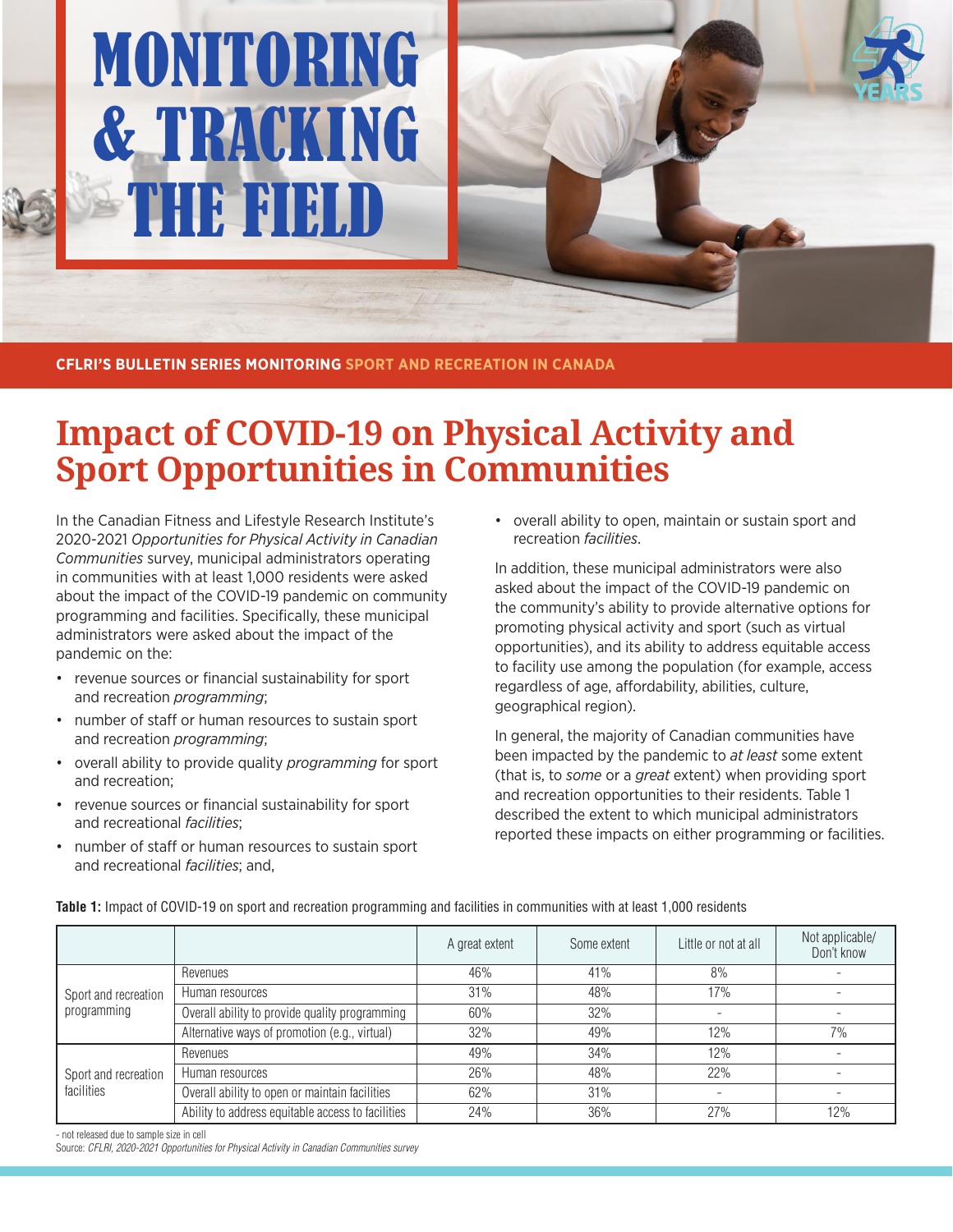### Community size

Compared to smaller communities (1,000 to 9,999 residents), a greater<sup>1</sup> percentage of municipal administrators in larger communities (≥10,000 residents) report that the COVID-19 pandemic has impacted their community to *at least* some extent for most factors. These are illustrated in Figure 1. The overall ability to provide quality programming and to open and sustain facilities, however, were the two factors that were considered equally an issue (to *at least* some extent) among smaller and larger municipalities (i.e., no significant differences).

**Figure 1:** Impact of COVID-19 on sport and recreation programming and facilities in communities with at least 1,000 residents by community size



Source: CFLRI, 2020-2021 Opportunities for Physical Activity in Canadian Communities survey

### Region

Table 2 illustrates the pandemic's impact on sport and recreation programming and facilities by region; specifically, the data in this table describes differences between regions that impact the various factors to at least some extent (i.e., to *some* or a *great* extent).



**The overall ability to provide quality programming and to open and sustain facilities, were the two factors that were considered equally an issue among smaller and larger municipalities.**

**Table 2:** Impact of COVID-19 on sport and recreational programming and facilities in communities with at least 1,000 residents by region

|                                     |                                                   | Regional differences in percentages from national average among municipalities<br>(with at least 1,000 residents) reporting impact to at least some extent |        |         |      |              |
|-------------------------------------|---------------------------------------------------|------------------------------------------------------------------------------------------------------------------------------------------------------------|--------|---------|------|--------------|
|                                     |                                                   | Atlantic                                                                                                                                                   | Quebec | Ontario | West | <b>North</b> |
| Sport and recreation<br>programming | Revenues                                          |                                                                                                                                                            |        |         |      |              |
|                                     | Human resources                                   |                                                                                                                                                            |        |         |      |              |
|                                     | Overall ability to provide quality programming    |                                                                                                                                                            |        |         |      |              |
|                                     | Alternative ways of promotion (e.g., virtual)     |                                                                                                                                                            |        |         |      |              |
| Sport and recreation<br>facilities  | Revenues                                          |                                                                                                                                                            |        |         |      |              |
|                                     | Human resources                                   |                                                                                                                                                            |        |         |      |              |
|                                     | Overall ability to open or maintain facilities    |                                                                                                                                                            |        |         |      |              |
|                                     | Ability to address equitable access to facilities |                                                                                                                                                            |        |         |      |              |

↑ percentage is higher than national average by at least 5%; ↓ percentage is lower than national average by at least 5%; - not released due to sample size in cell Source: CFLRI, 2020-2021 Opportunities for Physical Activity in Canadian Communities survey

<sup>1</sup> With a difference in percentages of at least 5% between categories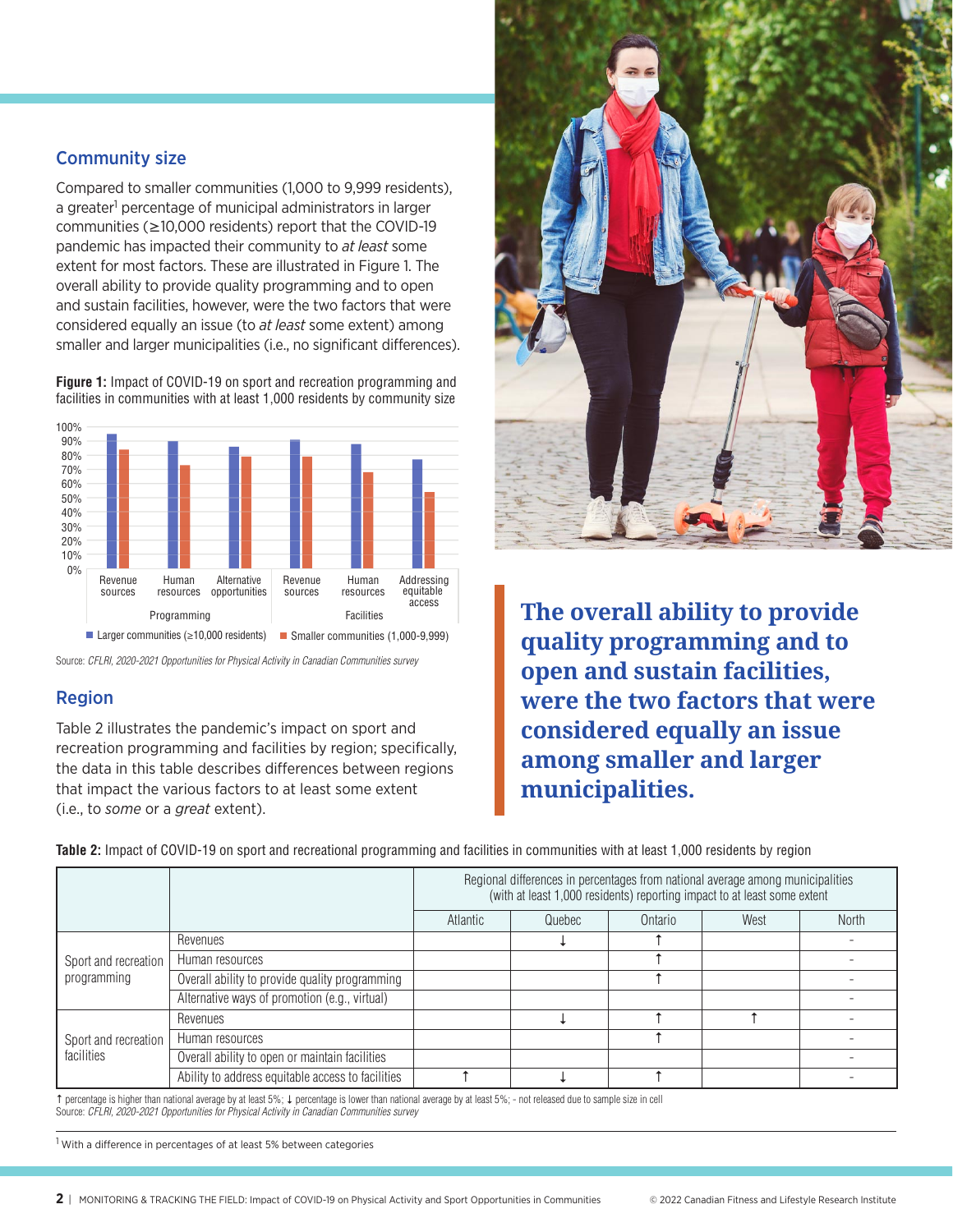#### **Discussion** Discussion

Canadian municipalities and communities play a vital role in encouraging residents to lead active and healthy lifestyles. The mental, physical and emotional benefits of regular physical activity, recreation, and sport participation have been well-documented<sup>1</sup>, and national guidelines<sup>2</sup> have long been established outlining the amount of daily physical activity required to reap health benefits. However, in spite of this, many Canadians remain insufficiently active<sup>3</sup>. The COVID-19 pandemic has tested municipal governments' abilities to provide physical activity, recreation, and sport opportunities, which in turn may have affected Canadians' ability to remain active during this time. This study found that the COVID-19 pandemic considerably impacted municipal administrators' ability to provide opportunities for sport and recreation (e.g., loss of revenue and human resources). For some, finding innovative and new ways to offer programs and services (e.g., virtual programming) may have proven helpful in sustaining programs and services, but with revenue shortages due to COVID, finding alternative ways to service residents has proven challenging. Financial hardships are not a new phenomenon as financial barriers for physical activity and sport facilities were cited by municipal administrators before the pandemic. Data from the previous cycle of the survey of *Opportunities for Physical Activity in Canadian Communities (2015)* found that the majority of municipal administrators experienced difficulties in obtaining funding for repair, maintenance and/or development of community facilities<sup>4</sup>. Additionally, previous research has shown that a large number of municipalities partner and collaborate with other organizations (e.g., with sport organizations or schools)

**The COVID-19 pandemic has tested municipal governments' abilities to provide physical activity, recreation, and sport opportunities, which in turn may have affected Canadians' ability to remain active during this time.**

when developing programs and services and have agreements for shared use of facilities and resources (e.g., human resources, equipment), however, restrictions also affected access to these organizations during the pandemic5. Public health measures producing closures, restricting access, or shifting to virtual programming have resulted in reduced profits and human resources for municipalities, which can, in turn, make it increasingly difficult for communities to continue to offer quality programming. The COVID-19 pandemic is an ongoing and evolving situation and, as explained in the Canadian Parks and Recreation Association's *Re-Imagine RREC-Renew, Retool, Engage, Contribute* report, it is unclear how behaviours will change when restrictions are loosened further and how this will continue to impact municipalities' abilities to provide opportunities for physical activity and sport. It is for this reason that ongoing monitoring and research to understand and track changes into the postpandemic period is essential<sup>6</sup>.